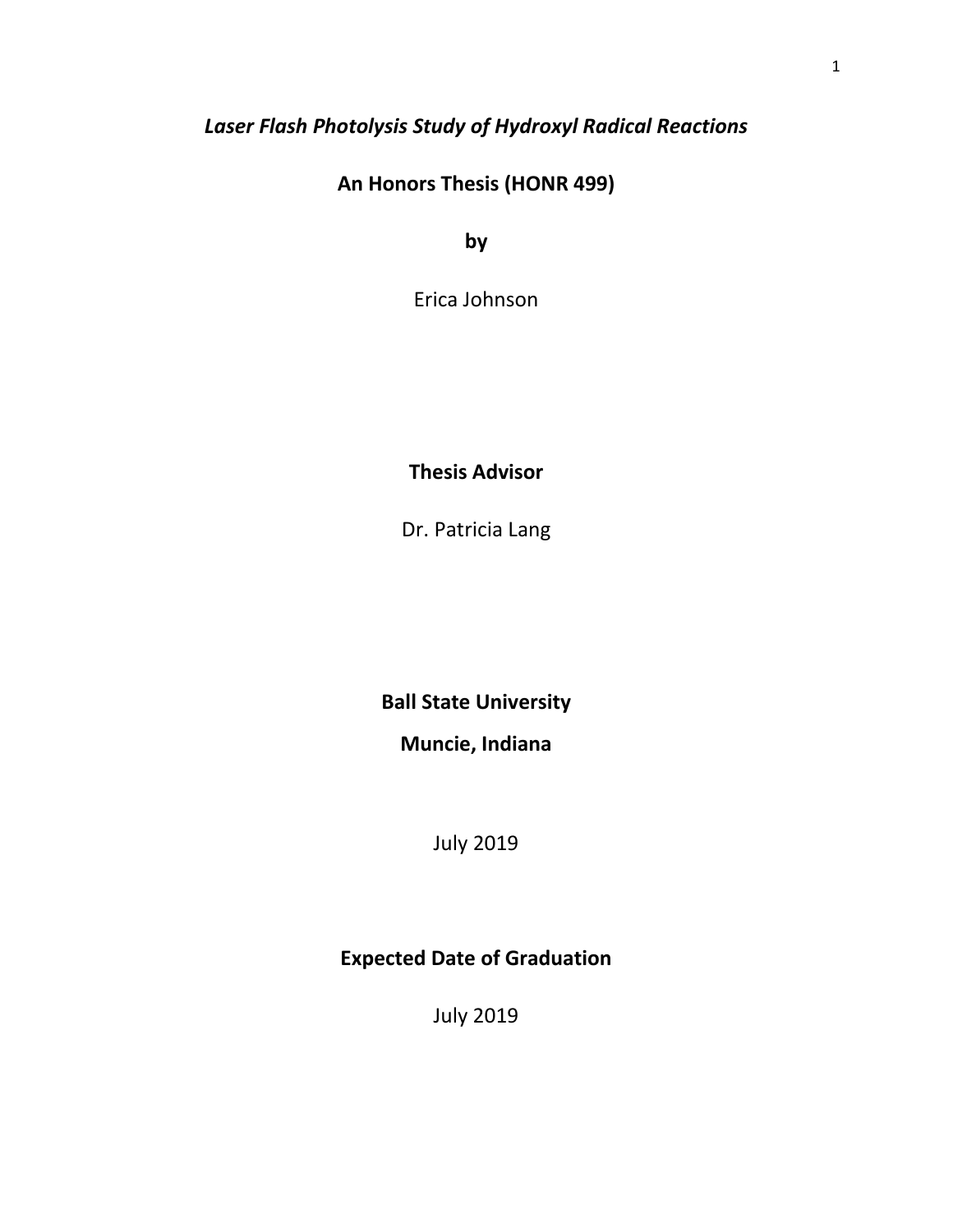### **Abstract**

Reactive oxygen species (ROS) are a family of chemical compounds that are physiologically and environmentally important. One member of this family is the hydroxyl radical (HO•). A previous study<sup>1</sup> explored the rates of HO $\bullet$  reactions with aromatic substrates in a nonaqueous solution and correlated these rates with the ionization potential of those substrates. Developing this correlation is the first step in being able to estimate how fast HO• will react in nonaqueous physiological or environmental systems. The following research is a continuation of this primary study and expands upon it with a wider variety of activated and deactivated ring structures. The experimental procedure included sample preparation, laser-flash photolysis (LFP), and data analysis. The findings of this study were subsequently published in the *Journal of Physical Chemistry* in 2018 (Appendix A).

## **Acknowledgments**

I would primarily like to thank Dr. James Poole for allowing me to work with him in his lab, the CRISP program for providing the internship opportunity, and the Honors Undergraduate Fellows Program for funding me.

I also want to thank Dr. Patricia Lang for overseeing my thesis work, Abigail Waggoner for helping orient me into the lab, and Dr. John Emert for helping me complete my honors degree during a difficult time.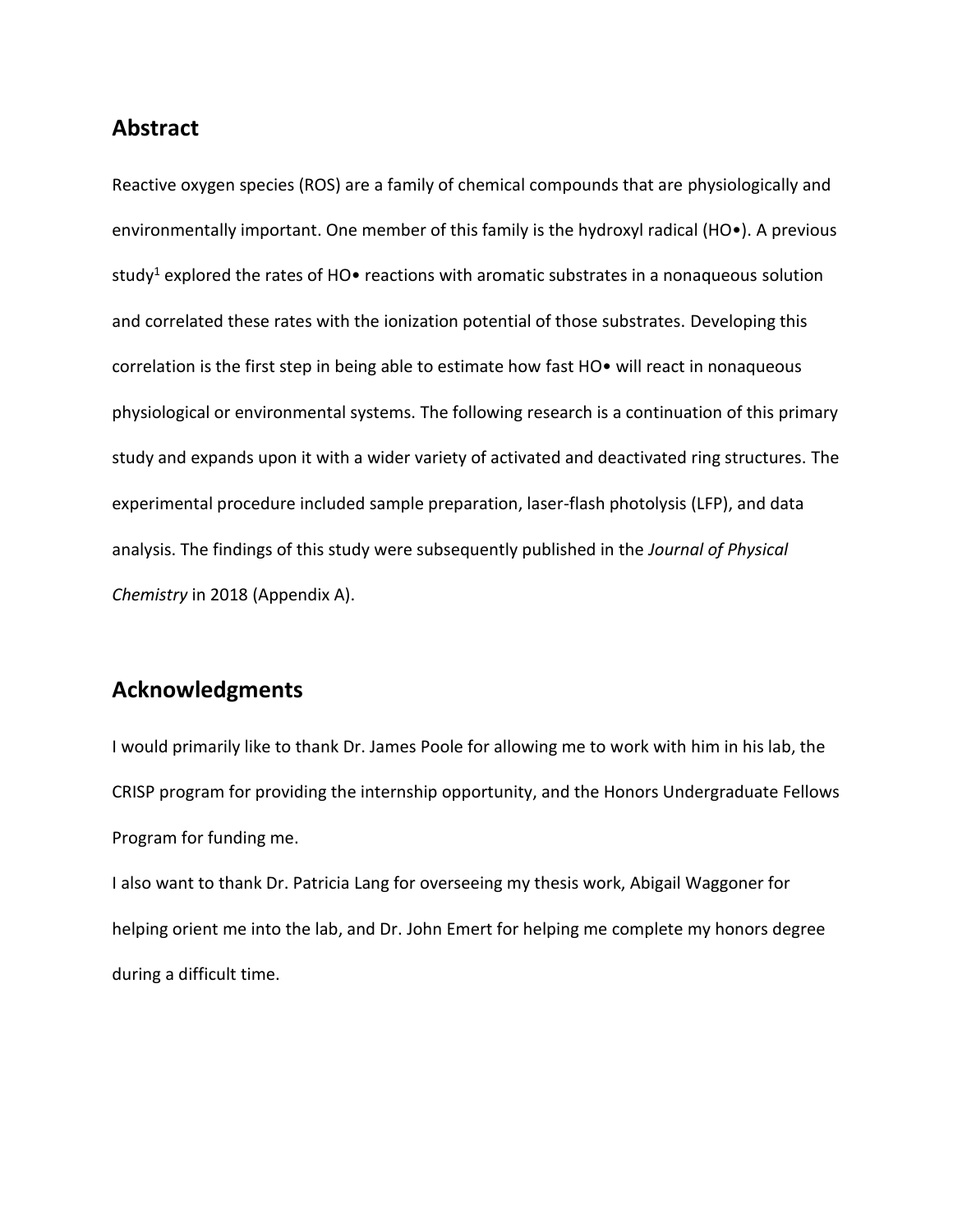#### **Process Analysis Statement**

The goal of our research was to determine if there is a correlation between the rate of the reaction between hydroxyl radical and ionization potential of the compound with which it reacts. We ultimately found that this relationship does exist, at least for the compounds included in the procedure. My role in this experiment consisted of thee main parts: sample preparation, laser-flash photolysis, and data analysis. Over the course of a few months, I collected data for 13 different individual compounds. This new data was added to an existing body of data to create a manuscript that was published in the *Journal of Physical Chemistry* in 2018.

I learned a lot of skills and lessons during my few months working on this project. First, I became familiar with using equipment such as a rotovap, two types of vacuum pumps, a glass oven distillation system, Luzchem LFP spectrometer, Continuum laser, NMR, UV-vis spectroscopy, and Igor data analysis software. I learned how to run the collected data through the appropriate equations, produce usable graphs, and interpret results. However, I believe my most valuable lesson was in problem solving and patience.

The equipment we were using was very old. I had problems with the LFP instrument almost every day. There were a few shutter components of the instrument, and one of them was triggering improperly. Whenever this would happen, the entire system would stop working. Sometimes I was able to fix it, but many times my work for the day was done as soon as it happened. Additionally, my entire data set for that day would be unusable. There were three entire weeks where I could not do anything at all, because the instrument was in pieces across the work bench. The chemistry department's instrument technician and Dr. Poole

1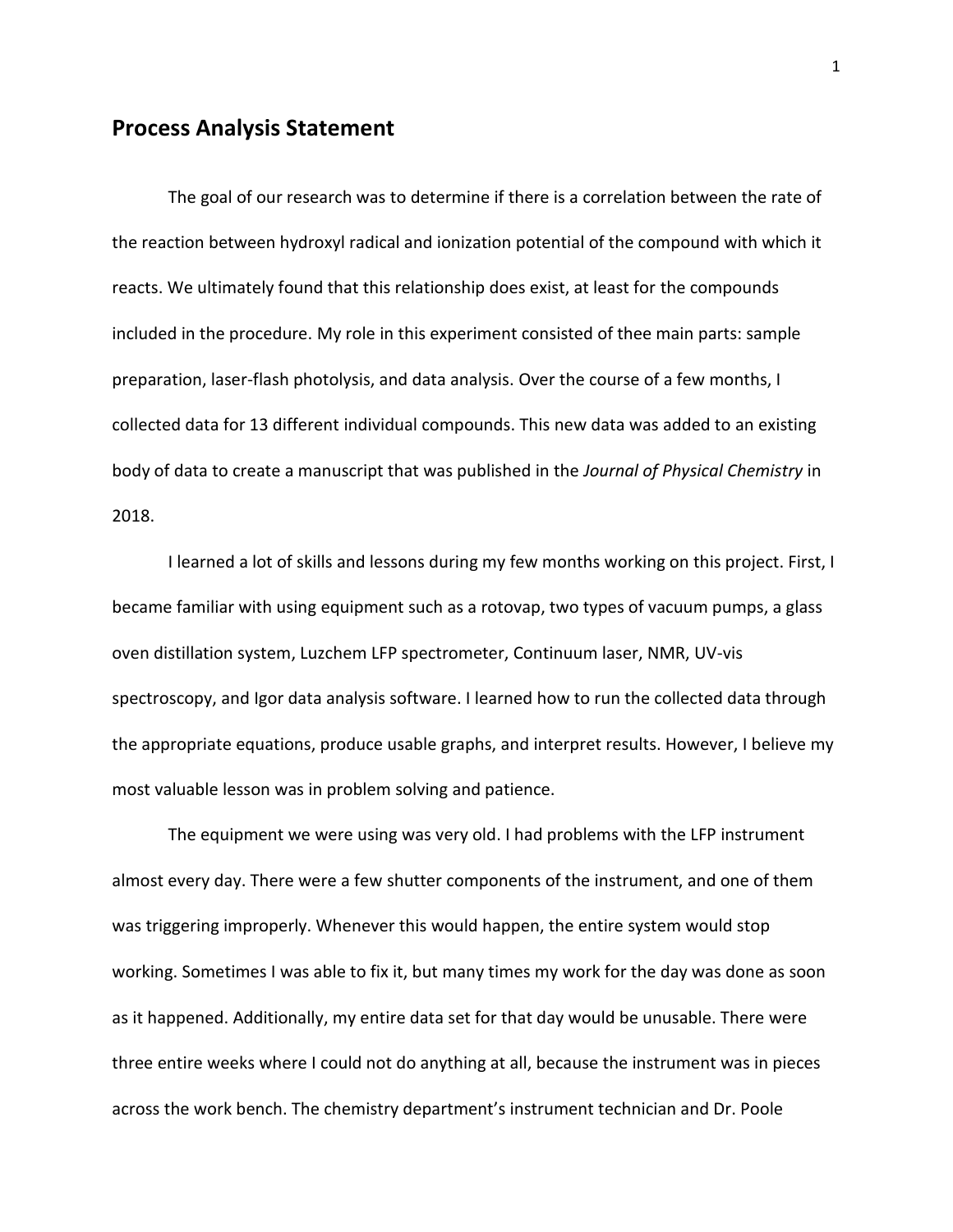worked hard to find a solution, even calling the manufacturer and replacing parts, but no one was able to fix it permanently. Even through all this, I was able to obtain results. It was an extremely frustrating process to get consistent data, and it took the entire summer to run 13 compounds. Without the technical issues, I estimate that I could have run 20 or more. I am extremely proud of what I was able to do with the equipment I had.

Finally, I learned about the tribulations of the peer review process. We initially tried to publish in the Journal of Organic Chemistry. Two reviewers approved our paper with minor notes, but a third reviewer did not like it at all. Even after editing the document to address this person's concerns, we were denied. It was very disappointing to have our hard work criticized and rejected, but that is the whole point of peer review. Instead of giving up, we reorganized and reframed the paper, and it was approved for publication by the Journal of Physical Chemistry.

#### **Background**

The hydroxyl radical (HO•) is composed of an oxygen atom bonded to a hydrogen atom and contains an unpaired electron. This makes HO• very reactive and short-lived. In the atmosphere, reactions between ozone, solar radiation, and water produce HO $\bullet$  <sup>2</sup>. Oxidation chain reactions with carbon monoxide, methane, and ozone produce more stable products like hydrogen peroxide, formaldehyde, and nitric acid (**figure 1**).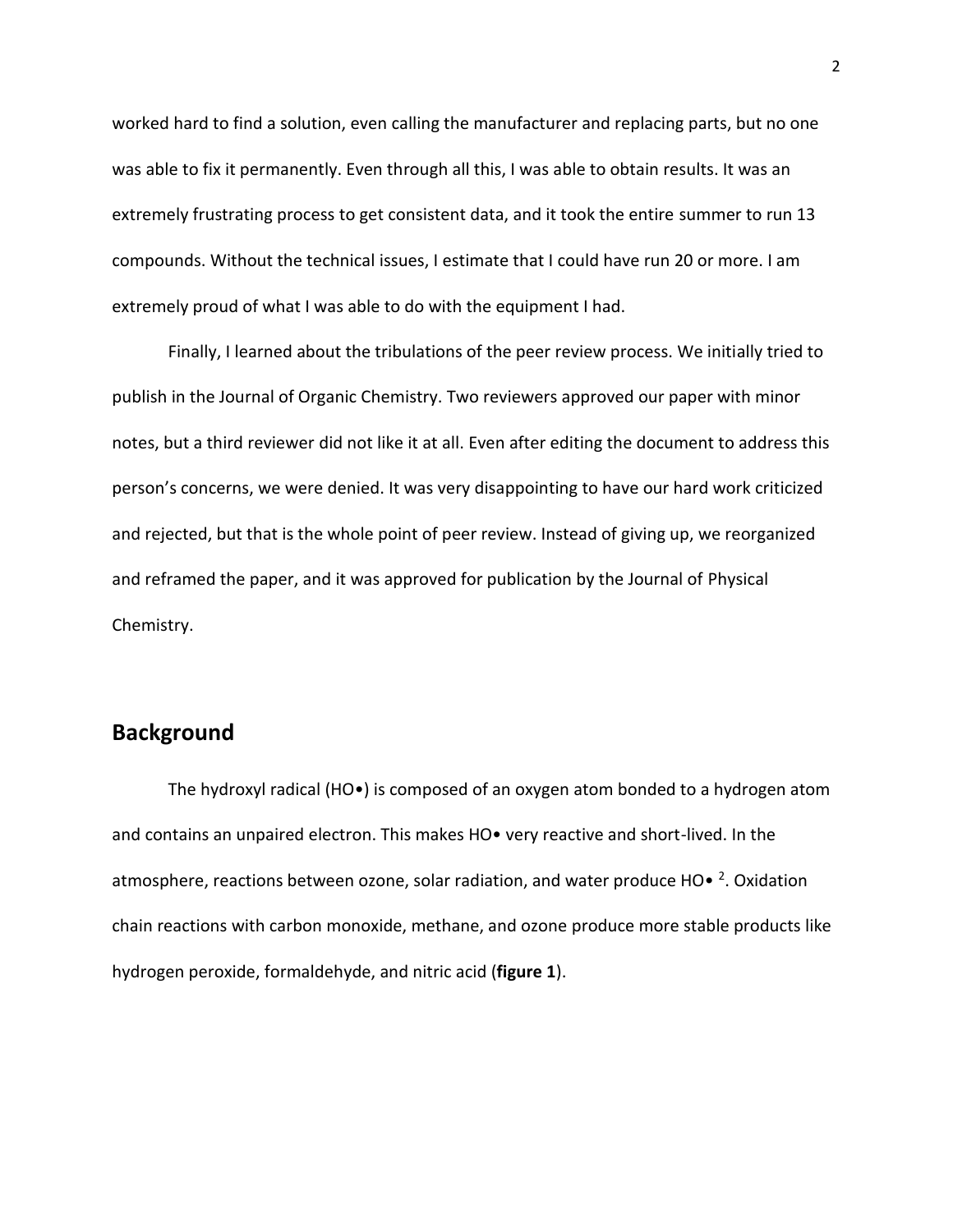

**Figure 1** – OH• interacts with light and other gases in the atmosphere. Image from Riedel and Lassey.



HO• also plays a role in human health. It is part of a family of compounds called Reactive Oxygen Species (ROS) that includes superoxide( $O_2$ <sup>-</sup>, hydrogen peroxide (H<sub>2</sub>O<sub>2</sub>), and nitric oxide (NO). The body is exposed to ROS through external factors such as pollution, radiation, and other chemicals, but it also produces its own<sup>3</sup>. At low concentrations, ROS can be beneficial. For example, phagocytes produce ROS in order to defend against pathogens<sup>3</sup>. They are also involved in signaling pathways and apoptosis <sup>4</sup>. At higher concentrations, ROS can be destructive because they create oxidative stress. At a cellular level, oxidative stress can damage to lipids, proteins, and nucleic acids. This is problematic as oxidative stress has been linked to a variety of diseases (**figure 2**). A quick internet search will reveal that oxidative stress and the potential benefits of antioxidants are of great concern to many people and are the subject of many mainstream health articles.

Since these oxidation reactions happen so quickly, they can be difficult to study in their actual environment. Additionally, the substances with which they react may be present in tiny volumes that are hard to measure or hard to synthesize. However, if we can produce a reliable method of predicting rates based on ionization potential, we could estimate how fast these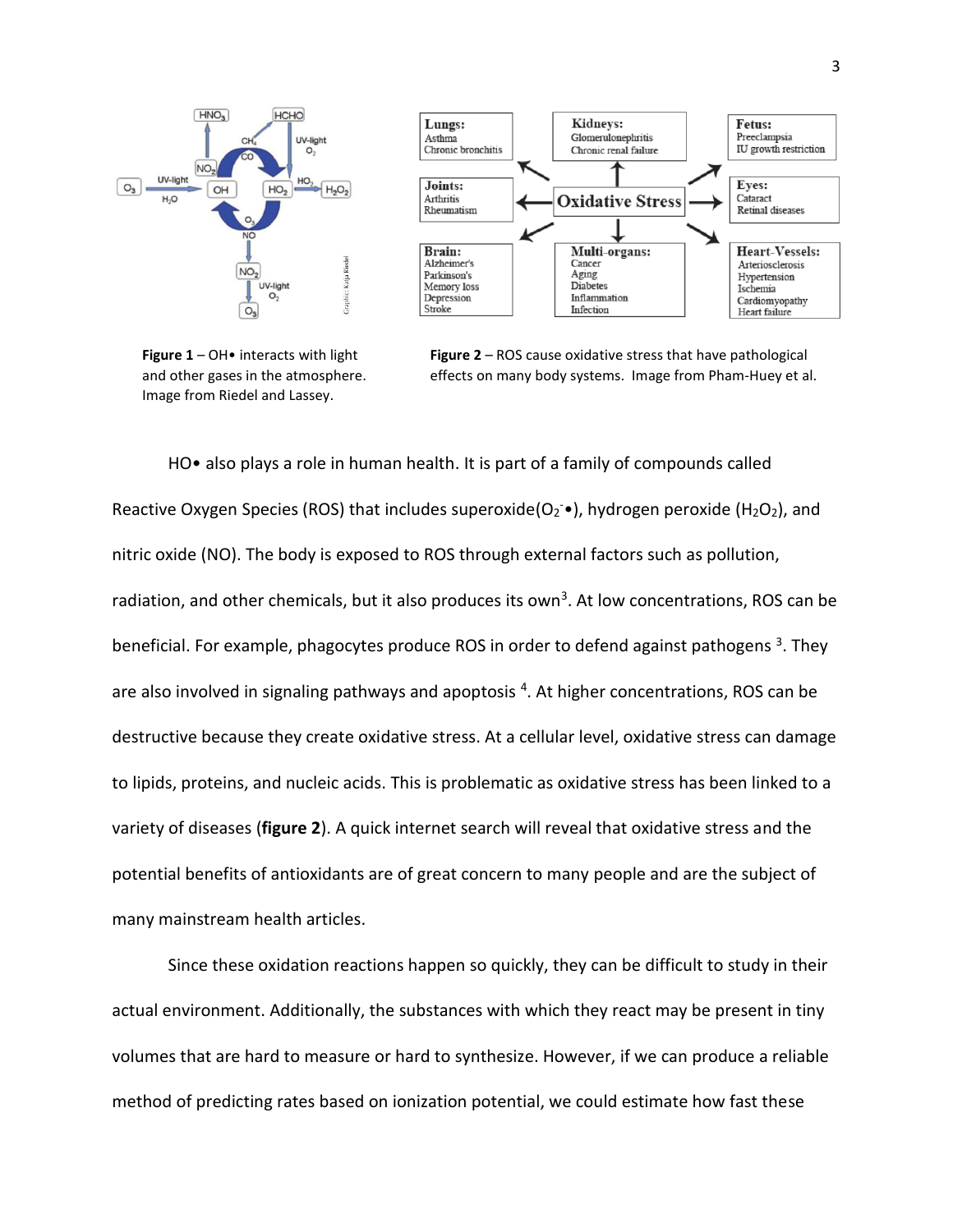reactions occur in nature as long as we know the substrate with which HO• is reacting. We began as simple as possible, using monosubstituted benzene rings. We tried to sample a range of activated and deactivated ring structures. We also tried a few heterocycles and polysubstituted rings. The aim is to build up to larger organic molecules that may be affected by ROS in the body, such as nitrogenous bases or amino acids.

#### **Experimental**

Each day that I ran samples, I had to collect or prepare four solutions. The first was HPLC grade acetonitrile, which I took directly from the bottle. Acetonitrile was used as the nonaqueous solvent, as it has been shown to react relatively slowly with HO•. Next, I prepared a solution of roughly  $8x10^{-4}$  M N-hydroxypyridine-2-thione (NPS) in acetonitrile, which is the compound that produces HO• when hit by a 355nm laser pulse. The third solution I prepared was 0.010-0.015 M *trans*-stilbene in acetonitrile, which was used as our reporter. *Trans*-stilbene reacts with HO• to produce a compound that absorbs at 395 nm.

Finally, I prepared the substrate solution. Substrates that I used in this study were N,Ndimethylaniline, anisole, diphenyl ether, acetanilide, phenyl acetate, ethylbenzene, cumene, tbutylbenzene, benzene, chlorobenzene, methyl benzoate, α,α,α-trifluorotoluene, and benzonitrile. All substrate solutions had to be soluble in acetonitrile, could not absorb at 355 nm, and could not produce a product with HO• that absorbed at 355 nm. All substrate compounds were monosubstituted aromatic ring structures, which spanned the spectrum of activation and deactivation. Most substrates were purchased and used as-is, with a few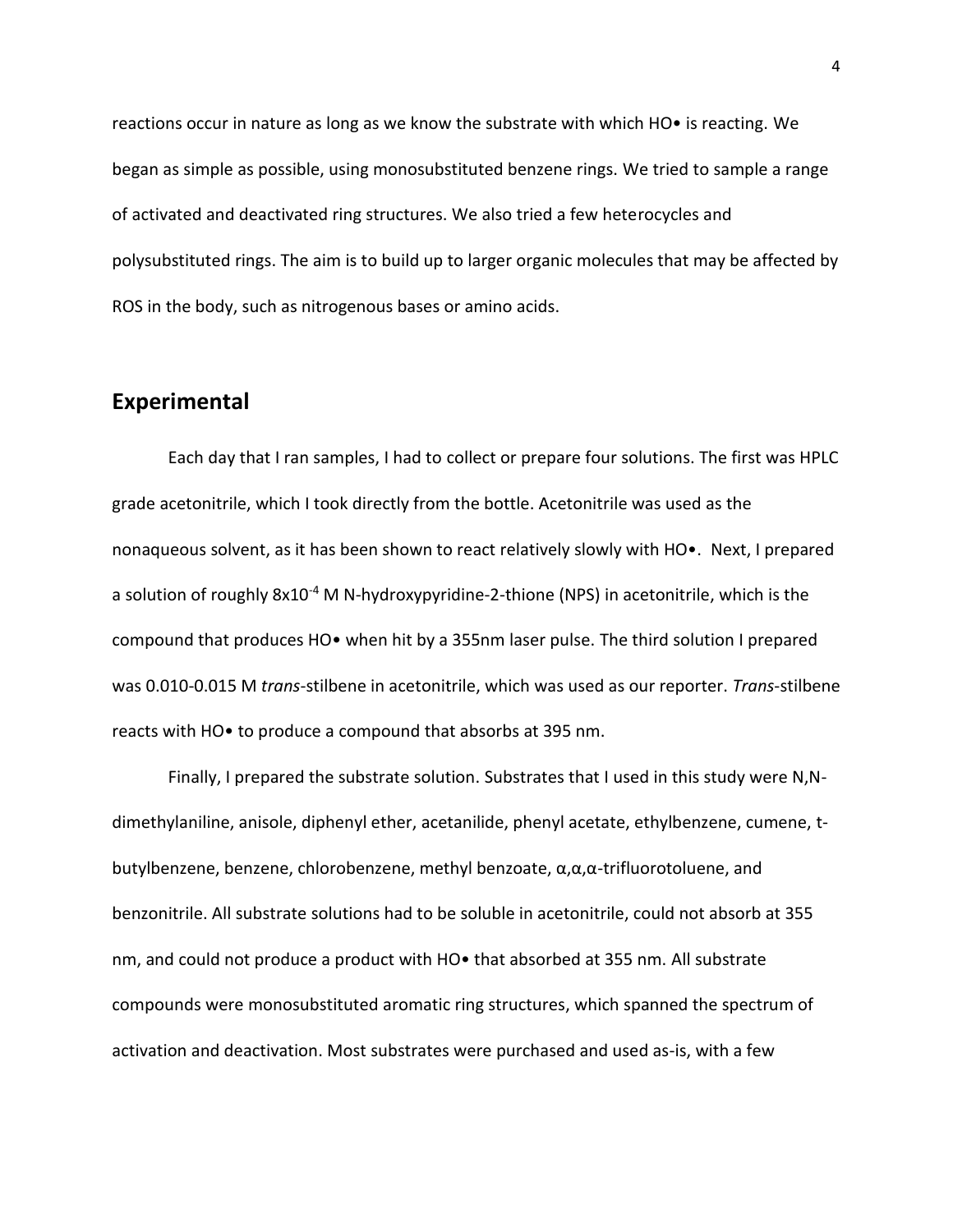exceptions. I made phenyl acetate using a procedure from existing literature <sup>5</sup>. I also distilled the phenyl acetate, *N,N*-dimethylaniline, and methyl benzoate before using them.

Next, I combined different proportions of these solutions to run through LFP. Samples were prepared in 3.5mL quartz cuvettes. Sample solutions totaled 2100μL each. Every sample contained 100 μL NPS. Samples were run in duplicate, with each pair containing a progressive volume of substrate. One sample per duplicate contained 500 μL *trans-*stilbene, and the other had no *trans-*stilbene.

Samples A, M, and T were negative controls that contained no arene substrate. Their average represented the absorbance of the trans-stilbene when no arene was present to react with the hydroxyl radical. A, M, and T each had the same reagent volumes and were used to make sure that readings were consistent throughout the course of the experiment. Sample B acted as a positive control and contained no trans-stilbene. It represented the absorbance when only arene substrate was present to react with the hydroxyl radical. Samples U-Z acted as extra points that were used to fill in gaps only when the data was unclear without them.

After my solutions were prepared, LFP was used to analyze the rates of hydroxyl radical reactions. In LFP, a cuvette containing the experimental sample is held in an LFP instrument that shines light through the sample. A laser pulse is sent through the sample perpendicular to the light source. The instrument detects the absorbance of the light over time, and the information is sent to the computer. In this case, the monitor light wavelength was 395 nm and the laser pulse was 355 nm. The instrument collected data for 1.8 μs post-pulse. Laser pulses were between 20 and 30 mJ/pulse, with a 6-10ns nominal pulse width.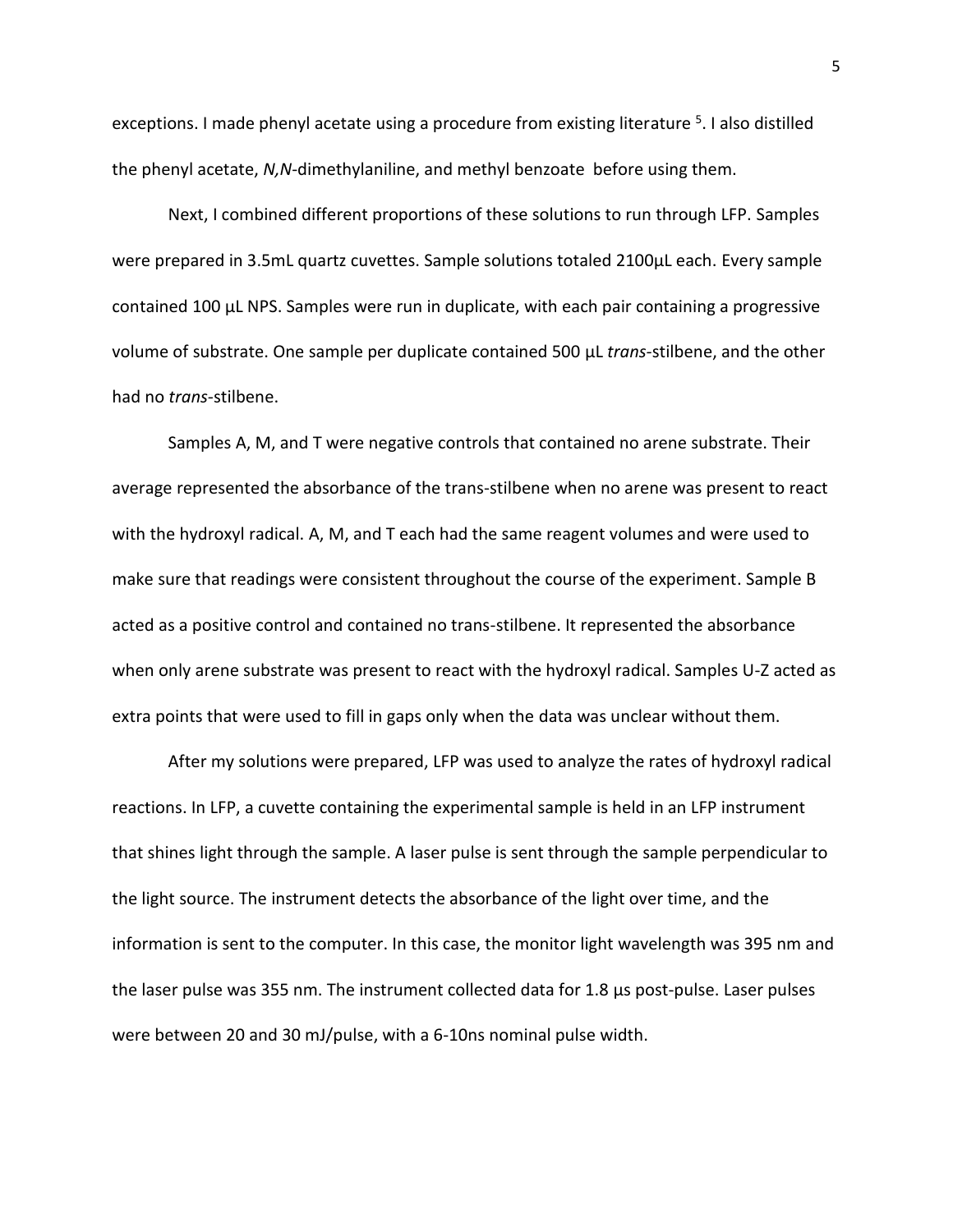Each full reading consisted of 2500 individual data points. These were color-coded and plotted on the same graph (**figure 3**) where the y-axis was the absorbance at 395 nm, and the xaxis was time after the laser pulse. Using data analysis software, I recorded the average absorbance between 40-100 ns post-pulse, which consisted of 50 data points. This information was plotted as A<sub>395</sub> initial over A<sub>395</sub> along a y-axis. I also ran the data through multiple equations to determine the ratio of the concentration of arene to stilbene, which was plotted along an xaxis. The result was a Stern-Volmer plot that could be used to determine the average rate of the reaction (**figure 3 inset**). The rate *k* was calculated using the following equation.

$$
\frac{A_{395_0}}{A_{395}} = 1 + \frac{k_{arene} [arene]}{k_{stilbene} [stilbene]}
$$

The rates determined using my data were then plotted against the calculated and experimental gas phase ionization potentials of the substrate (**figure 4**).

### **Discussion**

The final data (**figures 4 and 5**) show that there is a correlation between the rate of the HO• reaction and the IP of the arene substrate. We found that this correlation was stronger for monosubstituted arenes, bicyclic systems, and alkenes. Polysubstituted arenes and heterocycles show a weaker correlation, and additional data would be helpful to determine if there is a clearer pattern. These results are important because they suggest that we may be able to estimate HO• reaction rates simply by knowing the gas phase IP of the substrate. This data can be applied to atmospheric and environmental reactions as well as physiological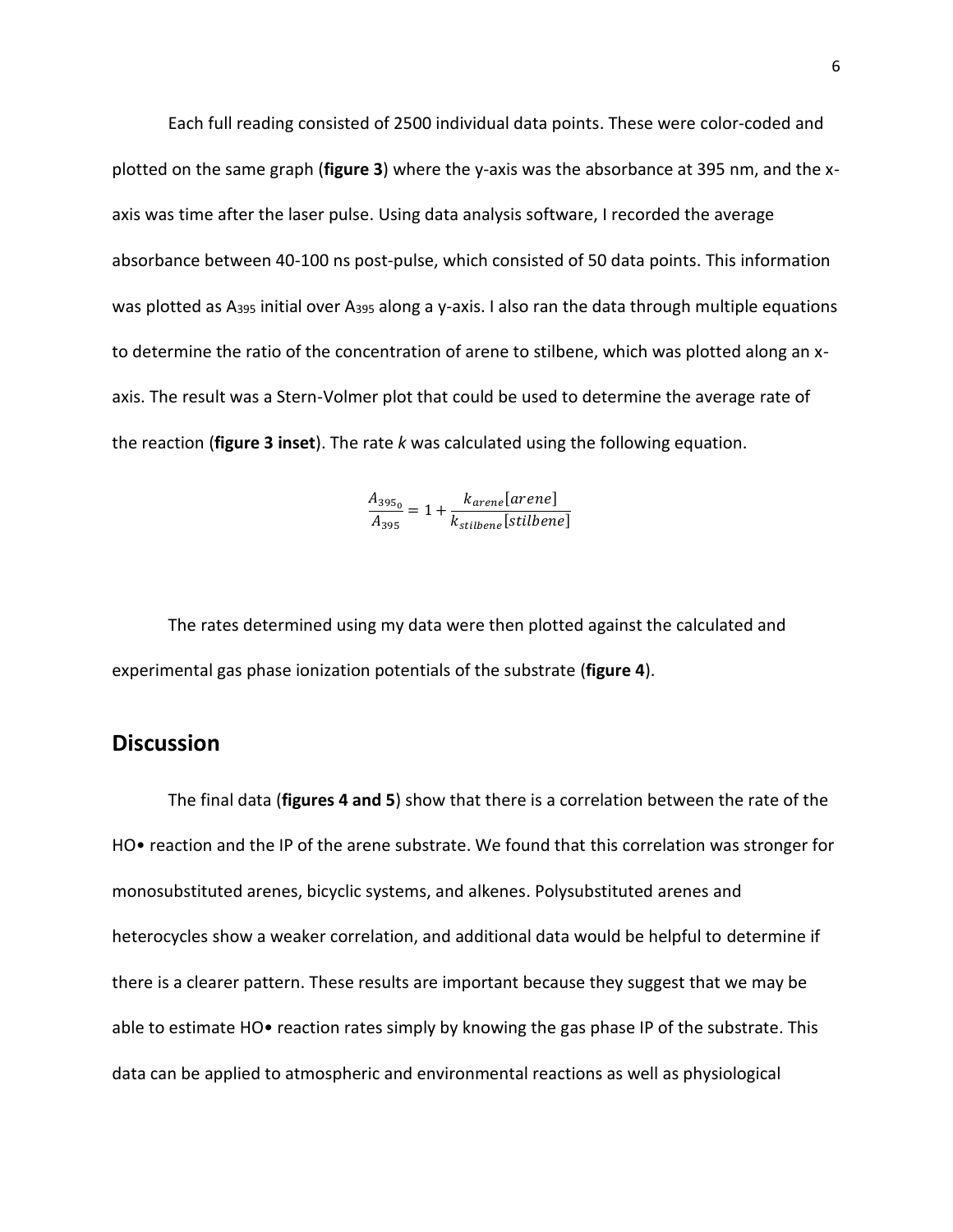reactions. With more time and data, we may be able to predict rates between HO• and specific amino acids, nucleotides, or phospholipids.



**Figure 3** – Raw data collected from LFP procedure is color-coded to differentiate separate runs. The average change in rate is plotted against the ratio of the concentration of arene to stilbene (inset). From the slope of this data set we are able to calculate the rate of the reaction.



**Figure 4** – All final data, including that from the existing literature, my contribution, and later work. There is a clear linear correlation between rate and vertical IP for monosubstituted arenes, bicyclic systems, and alkenes. More data would be useful for polysubstituted arenes and heterocycles.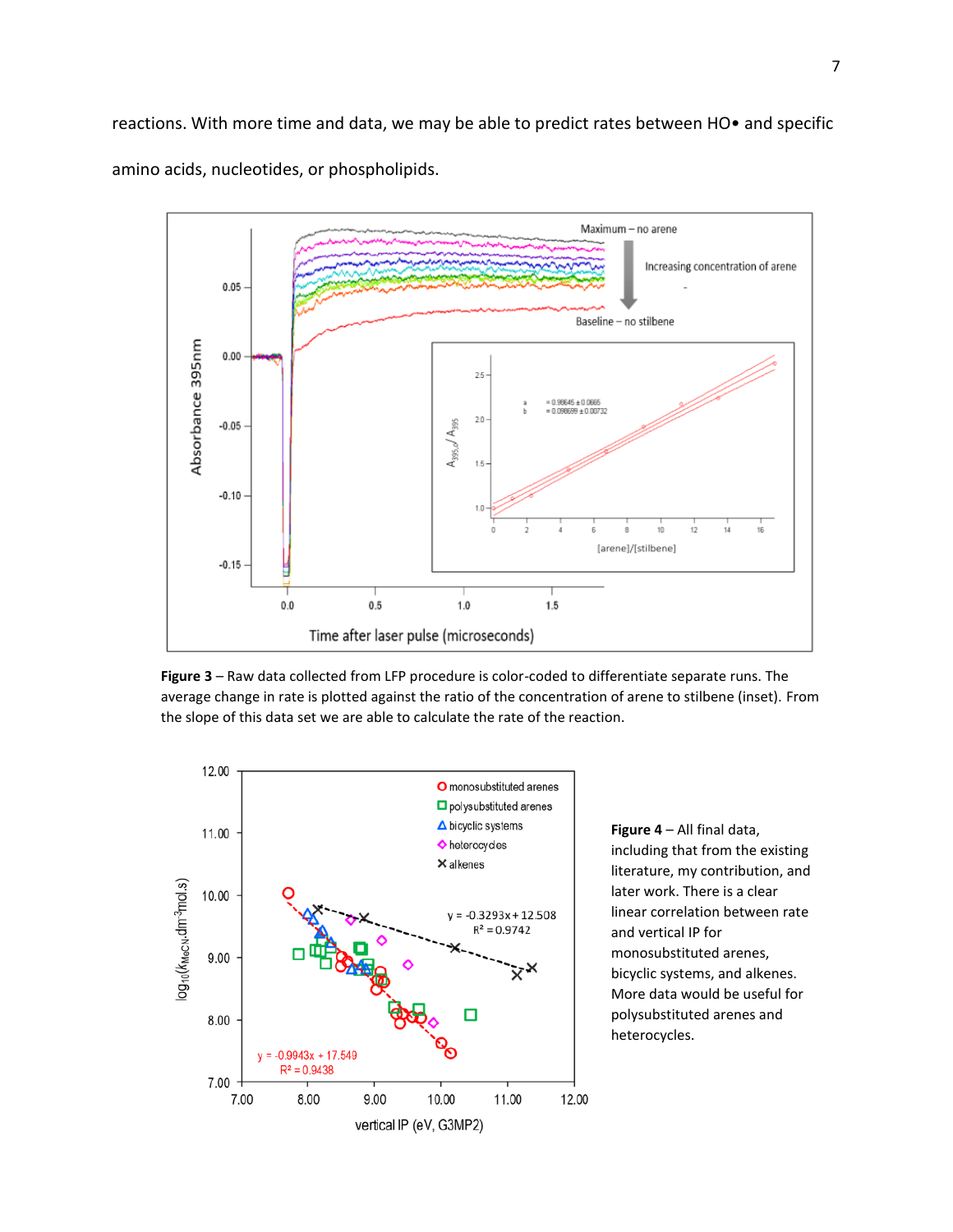

**Figure 5**- Rate compared with (a) experimental IP and (b) calculated IP. Labeled compounds are data from my work. The green oval shows activated ring structures, and the purple oval shows deactivated ring structures.